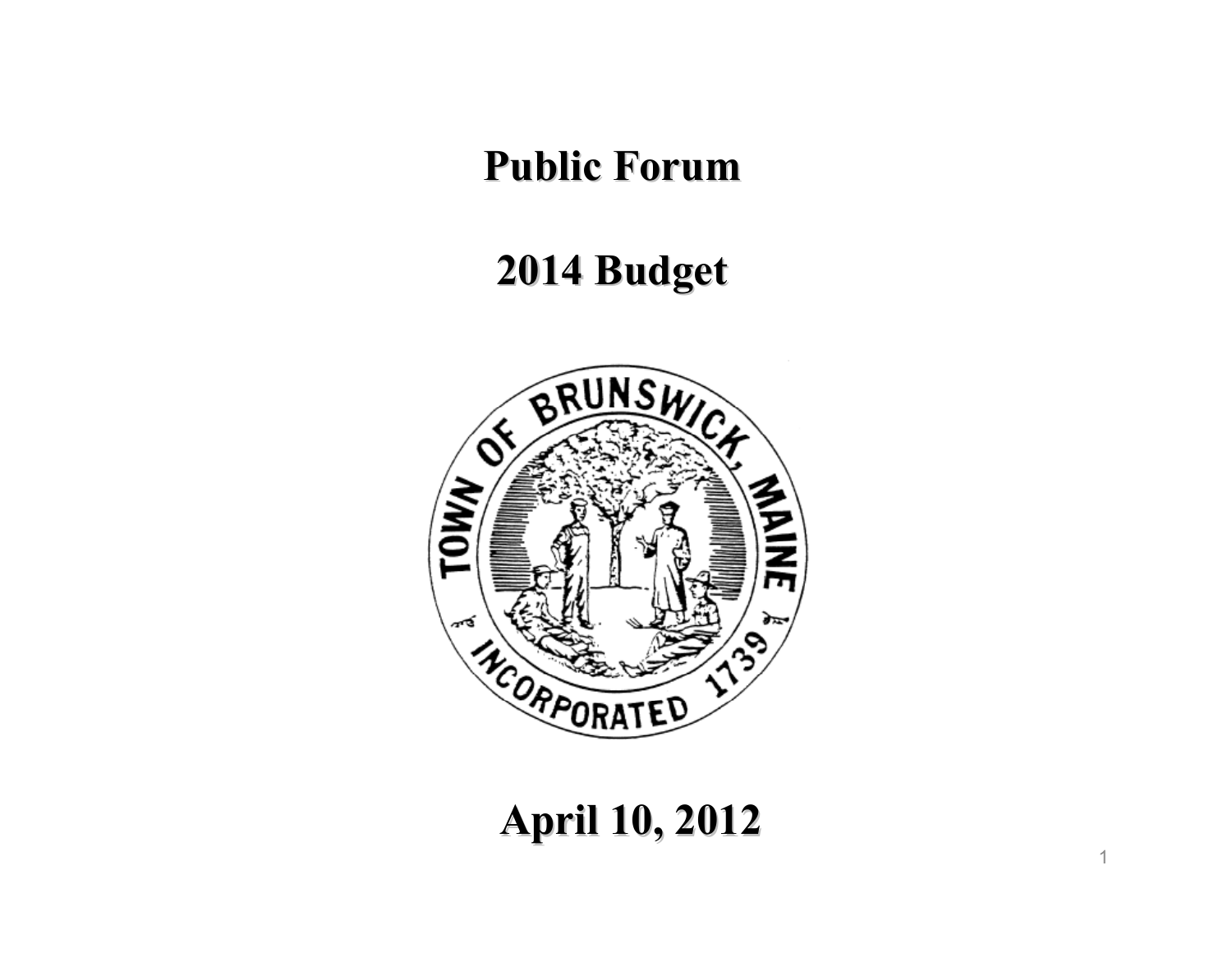## Expenditures

|                       | 2012-13                    |               | 2013-14                   |               | <b>Difference</b>     |              |
|-----------------------|----------------------------|---------------|---------------------------|---------------|-----------------------|--------------|
| Special Ed            | \$                         | 4,041,528.00  | \$                        | 4,456,857.00  | \$                    | 415,329.00   |
| Salary                | \$                         | 19,542,855.00 | $\boldsymbol{\mathsf{S}}$ | 20,374,661.57 | $\boldsymbol{\theta}$ | 831,806.57   |
| <b>Benefits</b>       | \$                         | 6,162,593.00  | \$                        | 6,564,506.19  | \$                    | 401,913.19   |
| Coffin                | $\boldsymbol{\theta}$      | 105,697.00    | \$                        | 107,758.00    | \$                    | 2,061.00     |
| <b>HBSS</b>           | \$                         | 172,228.00    | $\boldsymbol{\theta}$     | 160,120.44    | \$                    | (12,107.56)  |
| <b>BJHS</b>           | \$                         | 161,770.18    | \$                        | 176,669.80    | \$                    | 14,899.62    |
| <b>BHS</b>            | \$                         | 546,641.00    | $\boldsymbol{\theta}$     | 602,196.00    | \$                    | 55,555.00    |
| Technology            | \$                         | 323,598.82    | \$                        | 556,995.00    | \$                    | 233,396.18   |
| Facilities            | $\boldsymbol{\mathcal{S}}$ | 1,716,117.00  | $\boldsymbol{\theta}$     | 1,695,356.00  | \$                    | (20,761.00)  |
| Grounds               | \$                         | 282,214.00    | \$                        | 270,587.00    | $\boldsymbol{\theta}$ | (11, 627.00) |
| Transportation        | \$                         | 371,974.00    | \$                        | 400,289.00    | $\boldsymbol{\theta}$ | 28,315.00    |
| <b>Charter School</b> | \$                         |               | \$                        | 195,217.03    | $\boldsymbol{\theta}$ | 195,217.03   |
|                       |                            |               |                           | Total         | \$                    | 2,133,997.03 |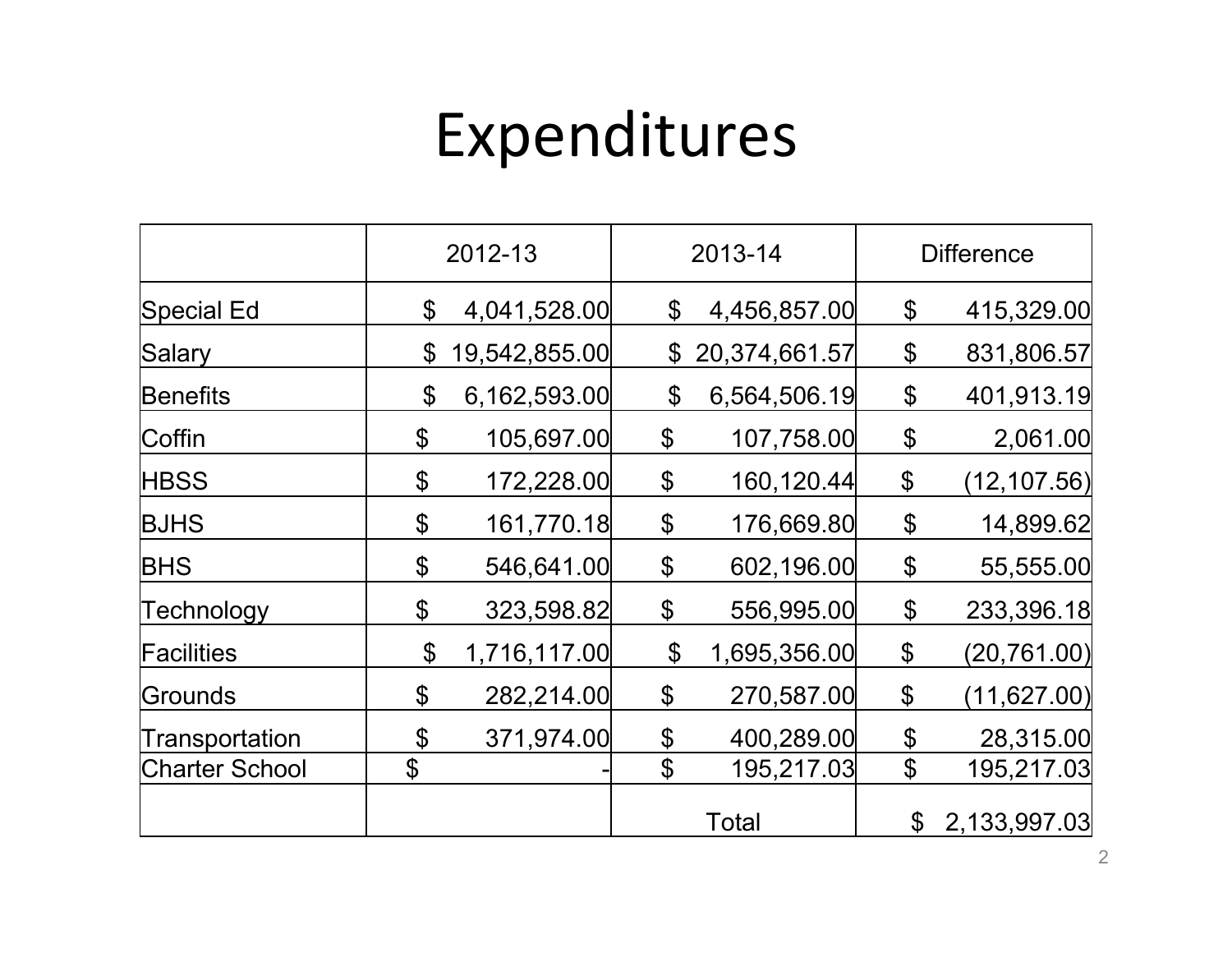### Special Education Budget

|                     | 2012        | 2013        | Increase  | %     |
|---------------------|-------------|-------------|-----------|-------|
| <b>Total Budget</b> | \$4,041,528 | \$4,456,857 | \$415,329 | 10.2% |

- 1. \$121,314 (3% of the increase) is the increase for out-of-district tuition necessary to meet IEP requirements.
- 2. The remainder of the increase \$294,015 (7.2% of the increase) is mainly due to salary and benefit increases for special education personnel.
- 3. All supplies, professional development, equipment, contracted services, and some tuition to out-of-district placements have been moved to the IDEA Grant in the amount of \$275,000.
- 4. The remainder of the IDEA Grant is used to fund special education school secretary positions, central office special education administrative assistant, other necessary contracted services including Psychology (MS) Occupational Therapy, and Contracted Evaluations.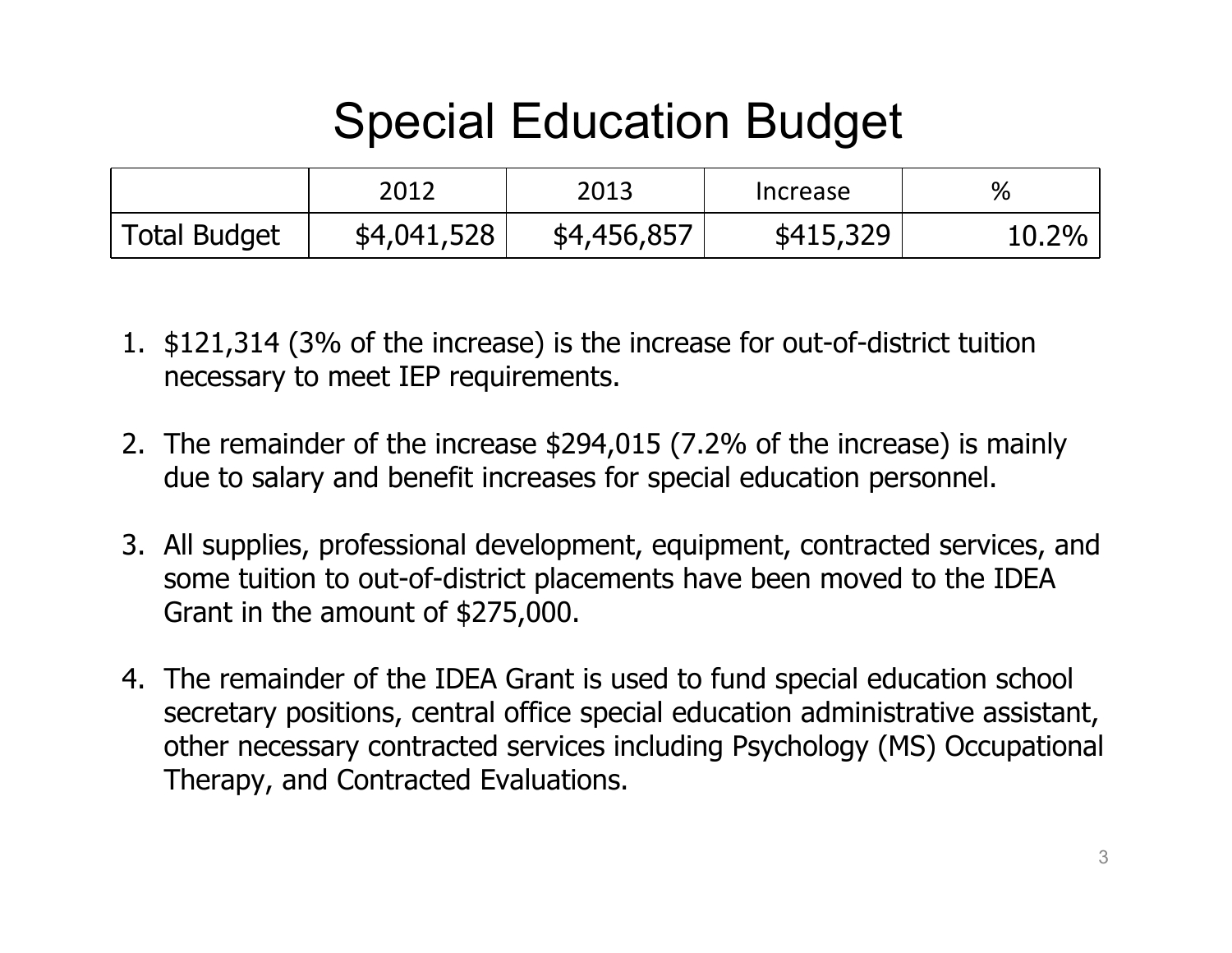### Additions to Salary Line

Retirement \$264,000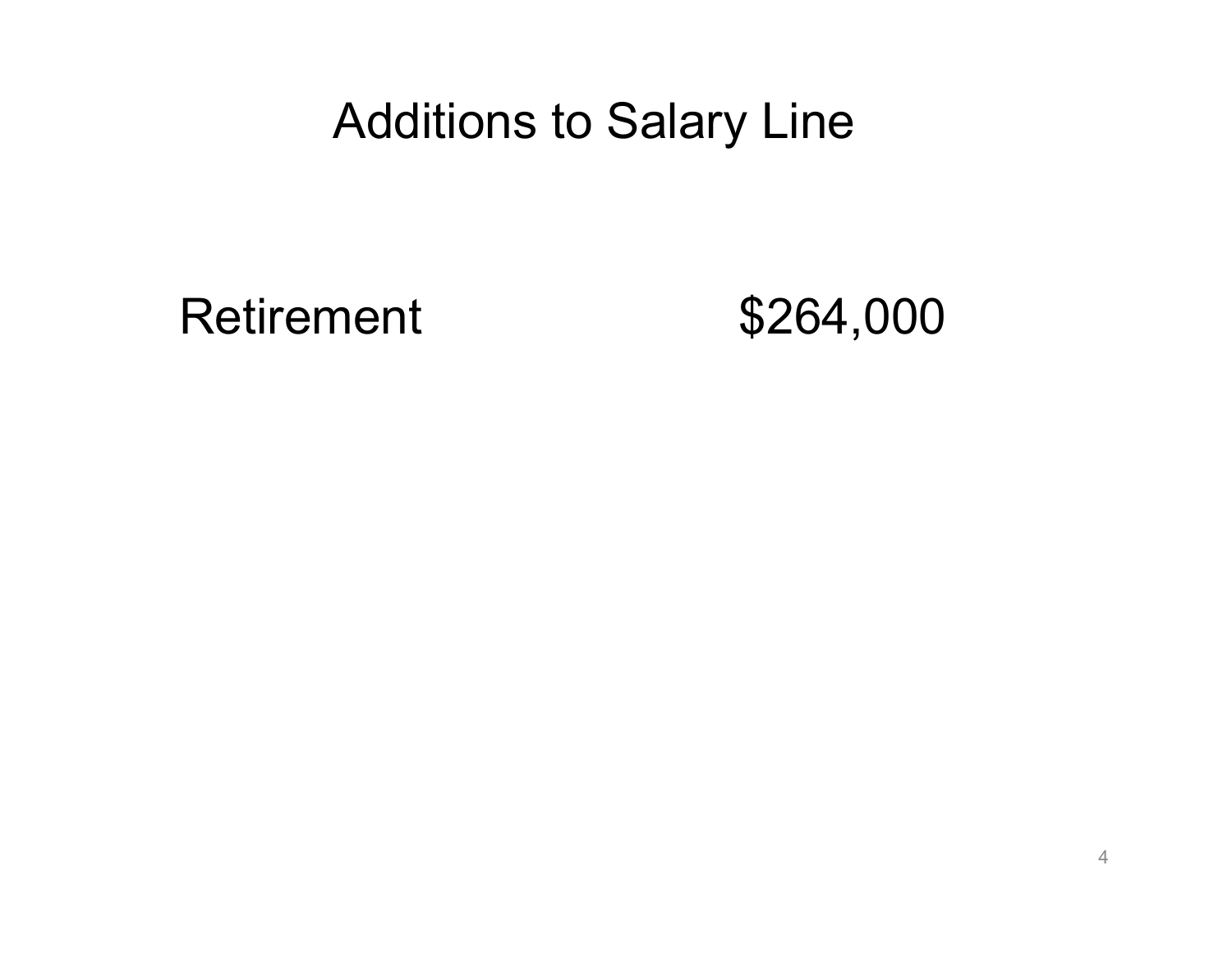#### Technology Budget

|               |                              | 2011-2012            | 2012-2013     | 2013-2014               |
|---------------|------------------------------|----------------------|---------------|-------------------------|
| Account       |                              | <b>Actual Budget</b> | <b>Budget</b> | <b>Requested Budget</b> |
| 53300         | Prof. Development            | \$7,066.06           | \$5,250.00    | \$5,250.00              |
| 53400         | <b>Other Prof. Services</b>  | \$27,076.64          | \$21,425.00   | \$21,425.00             |
| 54310         | Tech Office Photo Copier     | \$0.00               | \$0.00        | \$1,500.00              |
| 54320         | Tech Repairs & Maint.        | \$32,926.12          | \$12,000.00   | \$12,000.00             |
|               | Software Repairs &           |                      |               |                         |
| 54330         | Maint.                       | \$1,000.00           | \$42,390.82   | \$74,495.00             |
| 55300         | Communications               | \$2,546.08           | \$5,000.00    | \$4,000.00              |
| 55310         | Postage                      | \$101.93             | \$150.00      | \$150.00                |
| 55800         | Mileage                      | \$1,064.44]          | \$2,600.00    | \$2,600.00              |
| 56000         | <b>General Supplies</b>      | \$184.79             | \$200.00      | \$200.00                |
| 56500         | <b>Tech Related Supplies</b> | \$7,422.17           | \$9,000.00    | \$9,000.00              |
| 57340         | <b>Technology Equipment</b>  | \$195,697.70         | \$213.058.00  | \$408,800.00            |
| 57350         | <b>Technology Software</b>   | \$18,374.95          | \$12,450.00   | \$17,500.00             |
| 58100         | Dues and Fees                | \$0.00               | \$75.00       | \$75.00                 |
|               |                              |                      |               |                         |
|               |                              |                      |               |                         |
|               |                              |                      |               |                         |
| <b>Totals</b> |                              | \$293,460.88         | \$323,589.82  | \$556,995.00            |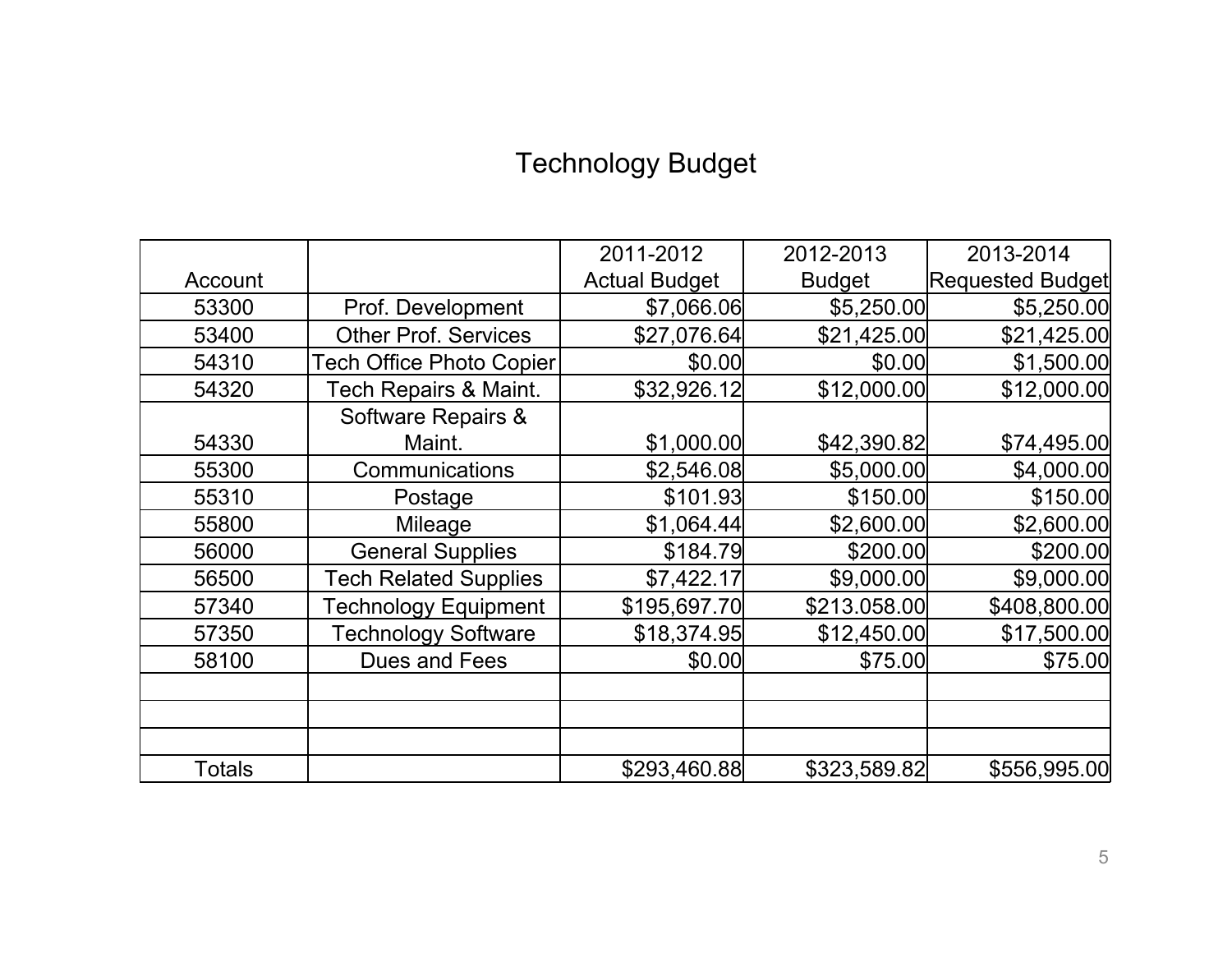### Facilities

| <b>Gym Floor</b>                | \$20,000    |
|---------------------------------|-------------|
| <b>CO detection HBS Kitchen</b> | \$4,500     |
| <b>Security Cell Phones</b>     | \$400       |
| <b>Gas and Electric</b>         | \$20,000    |
| total                           | \$44,900.00 |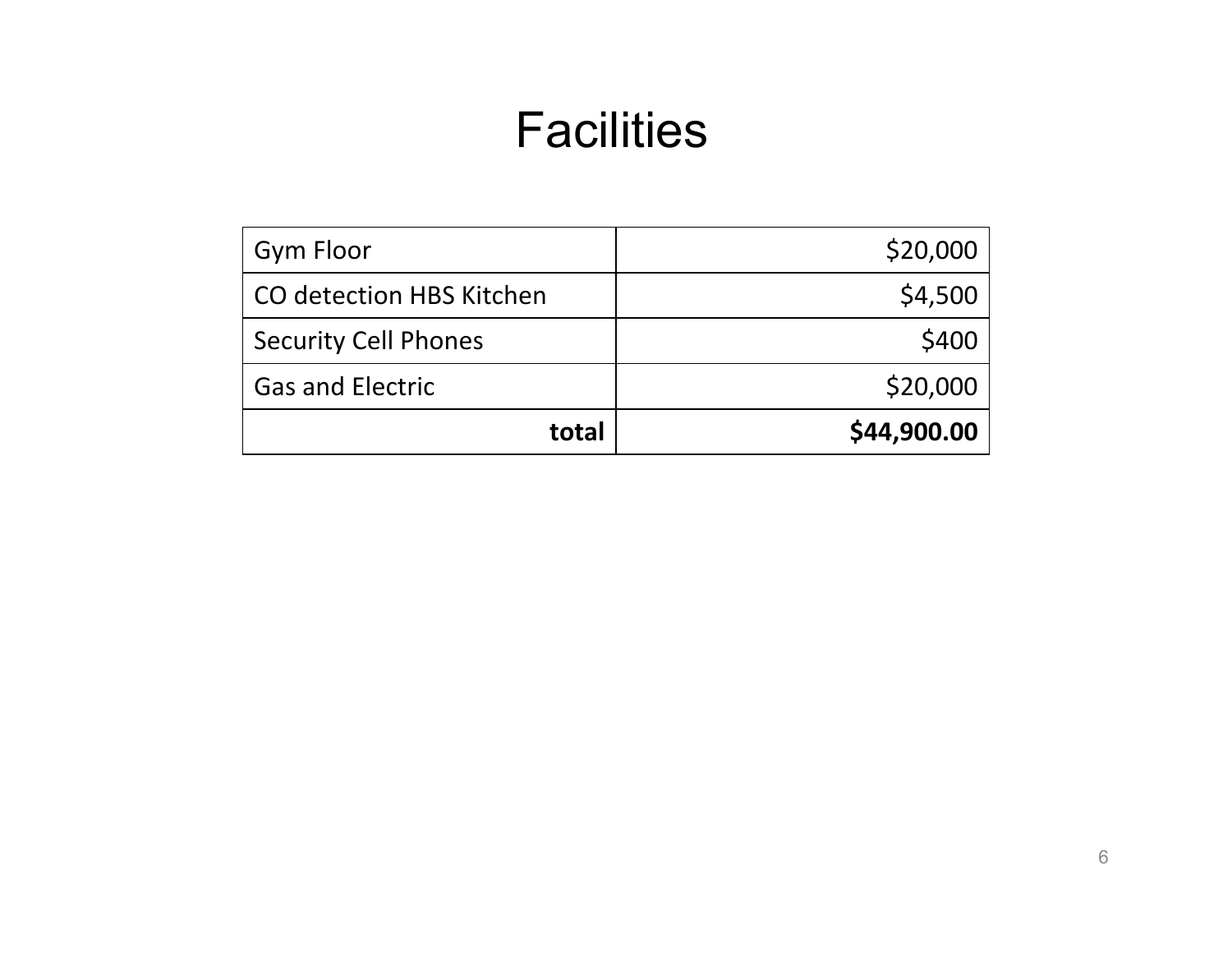### **Transportation**

### One bus or two?